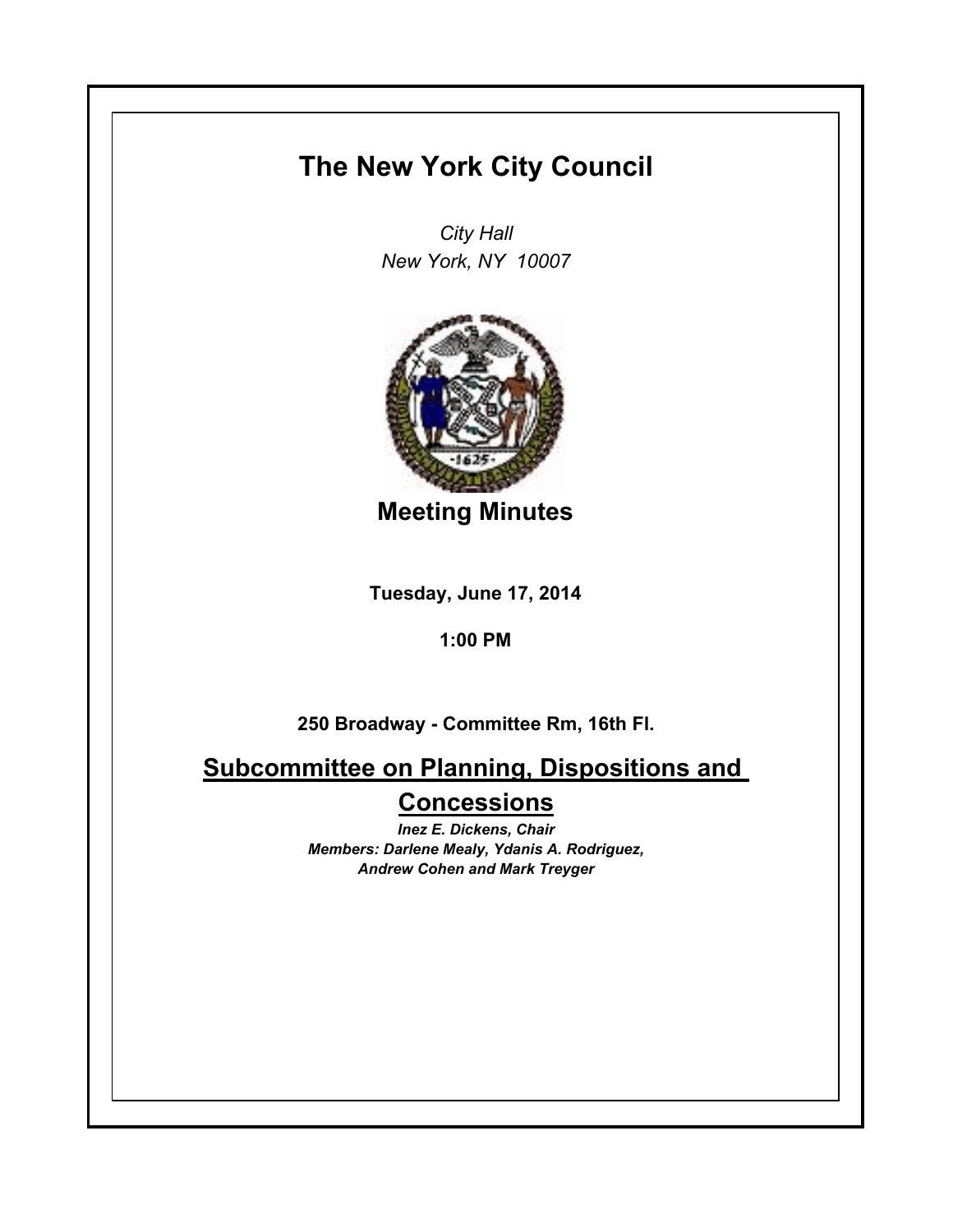| Roll Call    |                                                                                                                                                                                                                                                                                                                                                                                                                                                                                  | Present: Dickens, Mealy, Rodriguez, Cohen and Treyger                                                                                                                                                                                                                                                                                                          |  |
|--------------|----------------------------------------------------------------------------------------------------------------------------------------------------------------------------------------------------------------------------------------------------------------------------------------------------------------------------------------------------------------------------------------------------------------------------------------------------------------------------------|----------------------------------------------------------------------------------------------------------------------------------------------------------------------------------------------------------------------------------------------------------------------------------------------------------------------------------------------------------------|--|
| LU 0070-2014 | Application No. 20145542 HAK by the New York City Housing<br>Department of Housing Preservation and Development for a<br>modification to a previously approved project to grant a real<br>property tax exemption pursuant to Section 577 of the Private<br>Housing Finance Law for property located on Tax Block 1435, Lots<br>26, 42, 47; Tax Block 1444, Lots 1, 29 and 49; Tax Block 1468, Lot 9,<br>Borough of Brooklyn, Community Board 16, Council Districts 37<br>and 41. |                                                                                                                                                                                                                                                                                                                                                                |  |
|              | Attachments:                                                                                                                                                                                                                                                                                                                                                                                                                                                                     | Land Use Calendar - Week of May 19, 2014 - May 23, 2014, Hearing<br>Transcript - Planning 5-20-14, Land Use Calendar - Week of June 2, 2014 -<br>June 6, 2014, Hearing Transcript - Planning 6-3-14, Hearing Testimony -<br>Planning 6-17-14, Hearing Transcript - Planning 6-17-14                                                                            |  |
|              | This Land Use Application was Hearing Held by Committee                                                                                                                                                                                                                                                                                                                                                                                                                          |                                                                                                                                                                                                                                                                                                                                                                |  |
|              | Attachments:                                                                                                                                                                                                                                                                                                                                                                                                                                                                     | Land Use Calendar - Week of May 19, 2014 - May 23, 2014, Hearing<br>Transcript - Planning 5-20-14, Land Use Calendar - Week of June 2, 2014 -<br>June 6, 2014, Hearing Transcript - Planning 6-3-14, Hearing Testimony -<br>Planning 6-17-14, Hearing Transcript - Planning 6-17-14                                                                            |  |
|              |                                                                                                                                                                                                                                                                                                                                                                                                                                                                                  | This Land Use Application was Laid Over by Subcommittee                                                                                                                                                                                                                                                                                                        |  |
| LU 0071-2014 | Application No. 20145543 HAM by the New York City Housing<br>Department of Housing Preservation and Development for a<br>modification to a previously approved project to grant a real<br>property tax exemption pursuant to Section 577 of the Private<br>Housing Finance Law for property located at 51 East 122nd Street<br>(Block 1748, Lot 1), Borough of Manhattan, Community District 11,<br><b>Council District 9.</b>                                                   |                                                                                                                                                                                                                                                                                                                                                                |  |
|              | Attachments:                                                                                                                                                                                                                                                                                                                                                                                                                                                                     | Land Use Calendar - Week of May 19, 2014 - May 23, 2014, Hearing<br>Transcript - Planning 5-20-14, Land Use Calendar - Week of June 2, 2014 -<br>June 6, 2014, Hearing Testimony - Planning 6/3/14, Hearing Transcript -<br>Planning 6-3-14, Land Use Calendar - June 19, 2014, Hearing Testimony -<br>Planning 6-17-14, Hearing Transcript - Planning 6-17-14 |  |
|              | This Land Use Application was Hearing Held by Committee                                                                                                                                                                                                                                                                                                                                                                                                                          |                                                                                                                                                                                                                                                                                                                                                                |  |
|              | Attachments:                                                                                                                                                                                                                                                                                                                                                                                                                                                                     | Land Use Calendar - Week of May 19, 2014 - May 23, 2014, Hearing<br>Transcript - Planning 5-20-14, Land Use Calendar - Week of June 2, 2014 -<br>June 6, 2014, Hearing Testimony - Planning 6/3/14, Hearing Transcript -<br>Planning 6-3-14, Land Use Calendar - June 19, 2014, Hearing Testimony -<br>Planning 6-17-14, Hearing Transcript - Planning 6-17-14 |  |
|              | A motion was made that this Land Use Application be Approved by Subcommittee                                                                                                                                                                                                                                                                                                                                                                                                     |                                                                                                                                                                                                                                                                                                                                                                |  |

**approved by Roll Call.**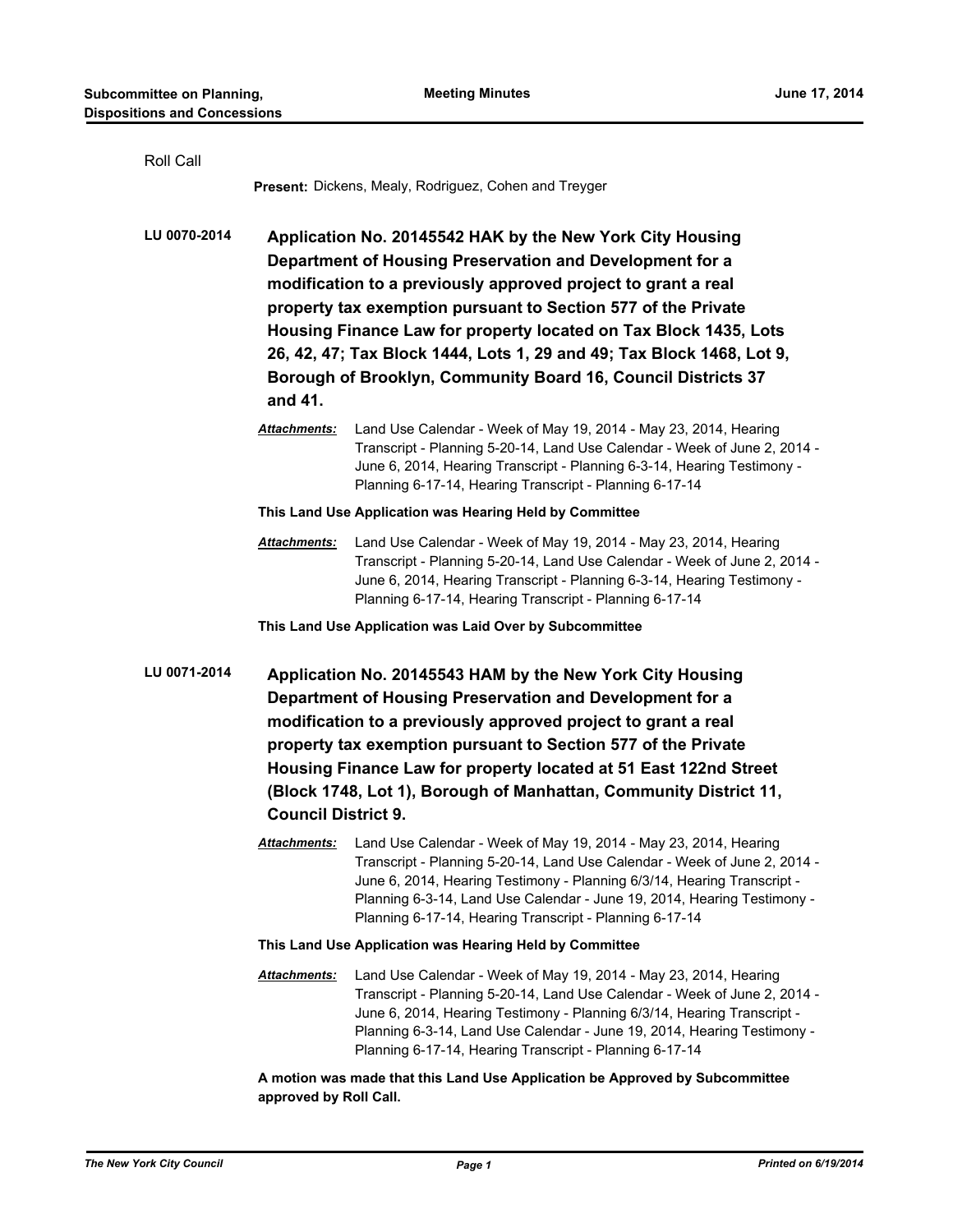|              | Affirmative: 5 -       | Dickens, Mealy, Rodriguez, Cohen and Treyger                                                                                                                                                                                                                                                                                                                                                                                                                                                                                |
|--------------|------------------------|-----------------------------------------------------------------------------------------------------------------------------------------------------------------------------------------------------------------------------------------------------------------------------------------------------------------------------------------------------------------------------------------------------------------------------------------------------------------------------------------------------------------------------|
| LU 0072-2014 |                        | Application No. 20145539 HAK, by the Department of Housing<br>Preservation and Development for approval of an Urban<br>Development Action Area and Project and related tax exemption for<br>properties located at 2425, 2427 and 3216 Mermaid Avenue, 2816<br>West 16th Street and 3566 Canal Avenue, Borough of Brooklyn,<br>Community District 13, Council District 47. This matter is subject to<br>Council review and action at the request of HPD and pursuant to<br>Article 16 of the New York General Municipal Law. |
|              | Attachments:           | Land Use Calendar - Week of May 19, 2014 - May 23, 2014, Hearing<br>Transcript - Planning 5-20-14, Land Use Calendar - Week of June 2, 2014 -<br>June 6, 2014, Hearing Testimony - Planning 6/3/14, Hearing Transcript -<br>Planning 6-3-14, Land Use Calendar - June 19, 2014, Hearing Testimony -<br>Planning 6-17-14, Hearing Transcript - Planning 6-17-14                                                                                                                                                              |
|              |                        | This Land Use Application was Hearing Held by Committee                                                                                                                                                                                                                                                                                                                                                                                                                                                                     |
|              | Attachments:           | Land Use Calendar - Week of May 19, 2014 - May 23, 2014, Hearing<br>Transcript - Planning 5-20-14, Land Use Calendar - Week of June 2, 2014 -<br>June 6, 2014, Hearing Testimony - Planning 6/3/14, Hearing Transcript -<br>Planning 6-3-14, Land Use Calendar - June 19, 2014, Hearing Testimony -<br>Planning 6-17-14, Hearing Transcript - Planning 6-17-14                                                                                                                                                              |
|              | approved by Roll Call. | A motion was made that this Land Use Application be Filed by Subcommittee                                                                                                                                                                                                                                                                                                                                                                                                                                                   |
|              | Affirmative: 5 -       | Dickens, Mealy, Rodriguez, Cohen and Treyger                                                                                                                                                                                                                                                                                                                                                                                                                                                                                |
| LU 0075-2014 |                        | Application No. C 140233 HAM submitted by the New York City<br>Department of Housing Preservation and Development (HPD)<br>pursuant to Article 16 of the General Municipal Law for approval of<br>Urban Development Action Area and Project for property located at<br>492 St. Nicholas Avenue (Block 1959, Lot 54) and pursuant to<br>Section 197-c of the New York City Charter for the approval of<br>disposition of such properties, in the Borough of Manhattan,<br><b>Community District 10, Council District 9.</b>  |
|              | <b>Attachments:</b>    | Land Use Calendar - Week of June 2, 2014 - June 6, 2014, Hearing<br>Transcript - Planning 6-3-14, Land Use Calendar - June 19, 2014, Hearing<br>Testimony - Planning 6-17-14, Hearing Transcript - Planning 6-17-14                                                                                                                                                                                                                                                                                                         |
|              |                        | This Land Use Application was Hearing Held by Committee                                                                                                                                                                                                                                                                                                                                                                                                                                                                     |
|              | Attachments:           | Land Use Calendar - Week of June 2, 2014 - June 6, 2014, Hearing<br>Transcript - Planning 6-3-14, Land Use Calendar - June 19, 2014, Hearing<br>Testimony - Planning 6-17-14, Hearing Transcript - Planning 6-17-14                                                                                                                                                                                                                                                                                                         |
|              |                        | A motion was made that this Land Use Application be Approved by Subcommittee                                                                                                                                                                                                                                                                                                                                                                                                                                                |

**approved by Roll Call.**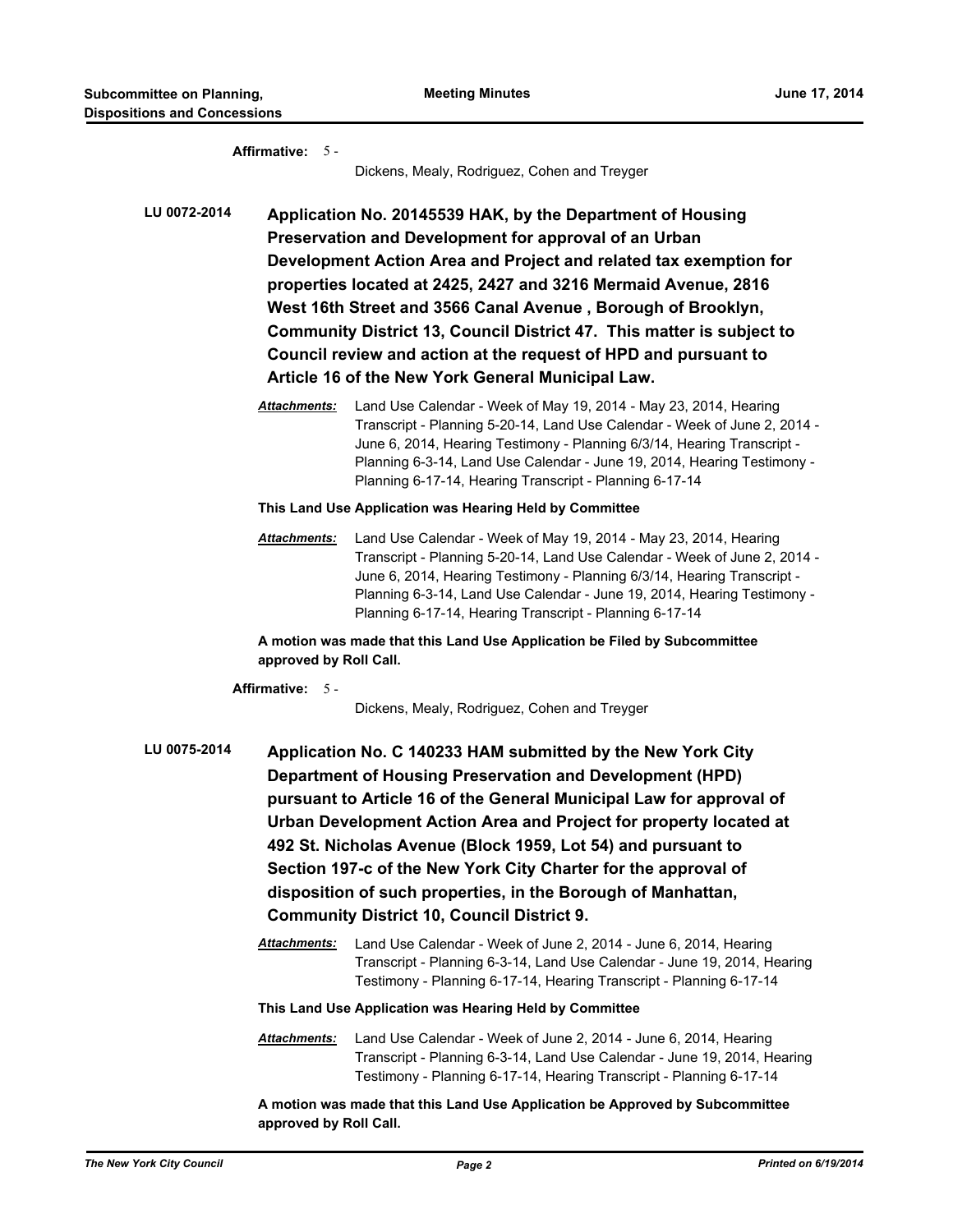|              | Affirmative: $5 -$     | Dickens, Mealy, Rodriguez, Cohen and Treyger                                                                                                                                                                                                                                                                                                                                                                                                                                                                                                                                                               |
|--------------|------------------------|------------------------------------------------------------------------------------------------------------------------------------------------------------------------------------------------------------------------------------------------------------------------------------------------------------------------------------------------------------------------------------------------------------------------------------------------------------------------------------------------------------------------------------------------------------------------------------------------------------|
| LU 0076-2014 |                        | Application No. C 140238 PQM submitted by the New York City<br>Department of Housing Preservation and Development (HPD)<br>pursuant to Section 197-c of the New York City Charter, for the<br>acquisition of property located at 492 St. Nicholas Avenue (Block<br>1959, Lot 54), in the Borough of Manhattan, Community District 10,<br>Council District 9. This application is subject to review and action<br>by the Land Use Committee only if appealed to the Council<br>pursuant to 197-d(b)(2) of the Charter or called up by a vote of the<br>Council pursuant to 197-d(b)(3) of the Charter.      |
|              | Attachments:           | Land Use Calendar - Week of June 2, 2014 - June 6, 2014, Hearing<br>Transcript - Planning 6-3-14, Land Use Calendar - June 19, 2014, Hearing<br>Testimony - Planning 6-17-14, Hearing Transcript - Planning 6-17-14                                                                                                                                                                                                                                                                                                                                                                                        |
|              |                        | This Land Use Application was Hearing Held by Committee                                                                                                                                                                                                                                                                                                                                                                                                                                                                                                                                                    |
|              | Attachments:           | Land Use Calendar - Week of June 2, 2014 - June 6, 2014, Hearing<br>Transcript - Planning 6-3-14, Land Use Calendar - June 19, 2014, Hearing<br>Testimony - Planning 6-17-14, Hearing Transcript - Planning 6-17-14                                                                                                                                                                                                                                                                                                                                                                                        |
|              | approved by Roll Call. | A motion was made that this Land Use Application be Approved by Subcommittee                                                                                                                                                                                                                                                                                                                                                                                                                                                                                                                               |
|              | Affirmative: 5 -       |                                                                                                                                                                                                                                                                                                                                                                                                                                                                                                                                                                                                            |
|              |                        | Dickens, Mealy, Rodriguez, Cohen and Treyger                                                                                                                                                                                                                                                                                                                                                                                                                                                                                                                                                               |
| LU 0080-2014 |                        | Application No. 20145598 HAM by the New York City Housing<br>Department of Housing Preservation and Development for a<br>modification to a previously approved project for a grant of a real<br>property tax exemption pursuant to Section 577 of the Private<br>Housing Finance Law for property located at 4, 11, 18 and 22 East<br>125th Street; 1974 and 1988 Madison Avenue; 22 East 127 Street;<br>1986 Madison Avenue; 19 East 127 Street; 2071 Fifth Avenue; 49<br>East 130th Street; and 9 East 131 Street, in the Borough of the<br><b>Manhattan, Community District 11, Council District 9.</b> |
|              | Attachments:           | Land Use Calendar - Week of June 2, 2014 - June 6, 2014, Hearing<br>Transcript - Planning 6-3-14, Land Use Calendar - June 19, 2014, Hearing<br>Testimony - Planning 6-17-14, Hearing Transcript - Planning 6-17-14                                                                                                                                                                                                                                                                                                                                                                                        |
|              |                        | This Land Use Application was Hearing Held by Committee                                                                                                                                                                                                                                                                                                                                                                                                                                                                                                                                                    |
|              | Attachments:           | Land Use Calendar - Week of June 2, 2014 - June 6, 2014, Hearing<br>Transcript - Planning 6-3-14, Land Use Calendar - June 19, 2014, Hearing<br>Testimony - Planning 6-17-14, Hearing Transcript - Planning 6-17-14                                                                                                                                                                                                                                                                                                                                                                                        |
|              | approved by Roll Call. | A motion was made that this Land Use Application be Approved by Subcommittee                                                                                                                                                                                                                                                                                                                                                                                                                                                                                                                               |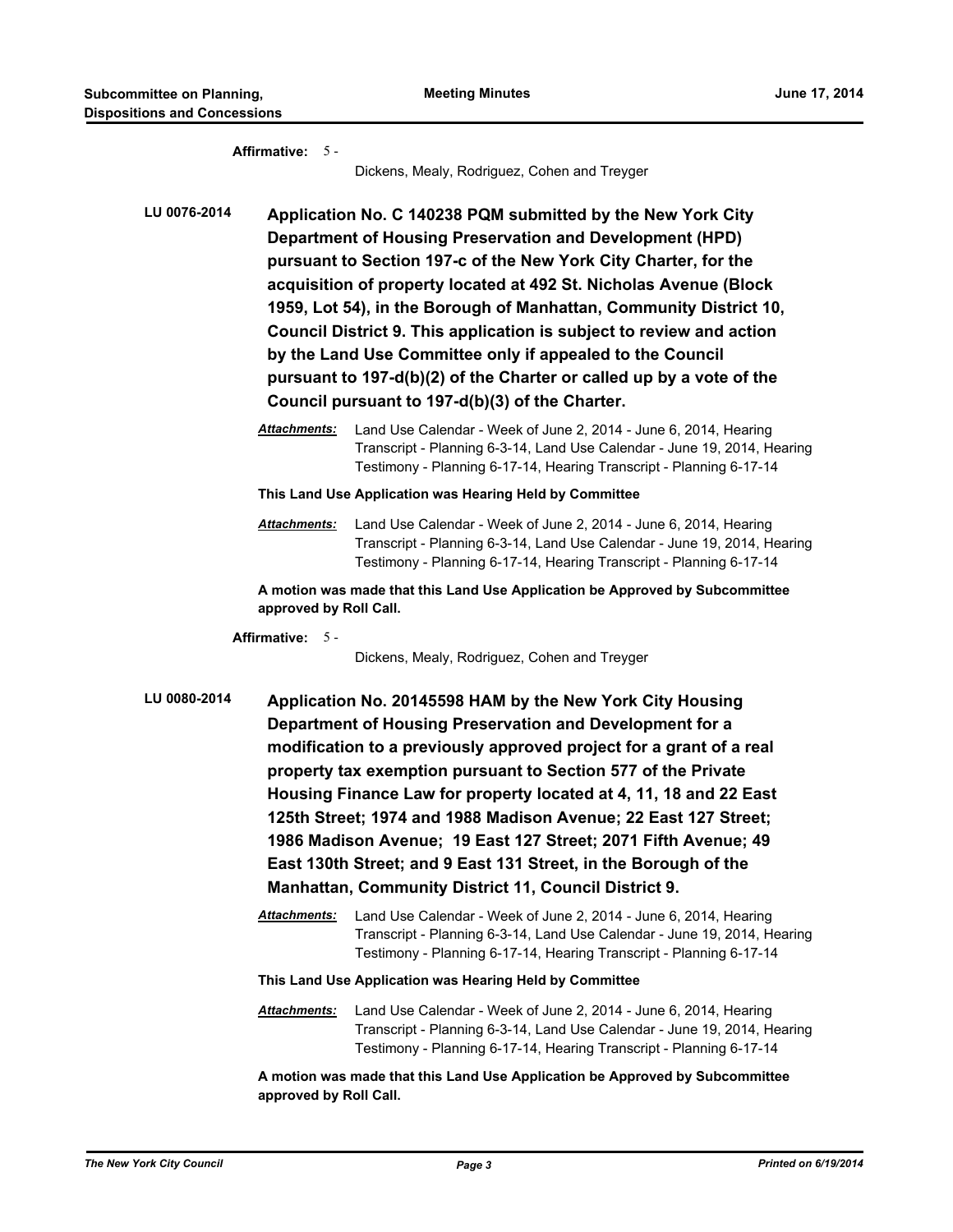|              | Affirmative: 5 -            | Dickens, Mealy, Rodriguez, Cohen and Treyger                                                                                                                                                                                                                                                                                                                                                                                                                                                                                                         |
|--------------|-----------------------------|------------------------------------------------------------------------------------------------------------------------------------------------------------------------------------------------------------------------------------------------------------------------------------------------------------------------------------------------------------------------------------------------------------------------------------------------------------------------------------------------------------------------------------------------------|
|              |                             |                                                                                                                                                                                                                                                                                                                                                                                                                                                                                                                                                      |
| LU 0083-2014 |                             | Application No. 20145589 HAX by the New York City Housing<br>Department of Housing Preservation and Development for a grant<br>of a real property tax exemption pursuant to Section 577 of the<br>Private Housing Finance Law for property located at 2005, 2015<br>and 2027 Monterey Avenue; 1715, 1693, 1665, 1671 and 1687 Vyse<br>Avenue; and 547 and 551 East 178th Street, in the Borough of the<br>Bronx, Community Districts 3 and 6, Council Districts 15 and 17.                                                                           |
|              | <b>Attachments:</b>         | Land Use Calendar - Week of June 2, 2014 - June 6, 2014, Hearing<br>Testimony - Planning 6/3/14, Hearing Transcript - Planning 6-3-14, Land<br>Use Calendar - June 19, 2014, Hearing Testimony - Planning 6-17-14,<br>Hearing Transcript - Planning 6-17-14                                                                                                                                                                                                                                                                                          |
|              |                             | This Land Use Application was Hearing Held by Committee                                                                                                                                                                                                                                                                                                                                                                                                                                                                                              |
|              | Attachments:                | Land Use Calendar - Week of June 2, 2014 - June 6, 2014, Hearing<br>Testimony - Planning 6/3/14, Hearing Transcript - Planning 6-3-14, Land<br>Use Calendar - June 19, 2014, Hearing Testimony - Planning 6-17-14,<br>Hearing Transcript - Planning 6-17-14                                                                                                                                                                                                                                                                                          |
|              | approved by Roll Call.      | A motion was made that this Land Use Application be Approved by Subcommittee                                                                                                                                                                                                                                                                                                                                                                                                                                                                         |
|              | Affirmative: 5 -            | Dickens, Mealy, Rodriguez, Cohen and Treyger                                                                                                                                                                                                                                                                                                                                                                                                                                                                                                         |
| LU 0089-2014 | <b>Council District 17.</b> | Application no. 20145651 HAX submitted by the New York City<br>Housing Department of Housing Preservation and Development for<br>grant of a real property tax exemption pursuant to Section 696 of<br><b>General Municipal Law for a previously approved Urban</b><br>Development Action Area and Project for property located at 739,<br>741, 743 and 745 Brook Avenue (Block 2364, Lots 17, 18, 19 and<br>21); 3054 Third Avenue (Block 2364, Lot 7); and 3058 Third Avenue<br>(Block 2364, Lot 9), in the Borough of Bronx, Community District 1, |
|              | <b>Attachments:</b>         | Hearing Testimony - Planning 6-17-14, Hearing Transcript - Planning<br>$6 - 17 - 14$                                                                                                                                                                                                                                                                                                                                                                                                                                                                 |
|              |                             | This Land Use Application was Hearing Held by Committee                                                                                                                                                                                                                                                                                                                                                                                                                                                                                              |
|              | <b>Attachments:</b>         | Hearing Testimony - Planning 6-17-14, Hearing Transcript - Planning<br>$6 - 17 - 14$                                                                                                                                                                                                                                                                                                                                                                                                                                                                 |

**This Land Use Application was Laid Over by Subcommittee**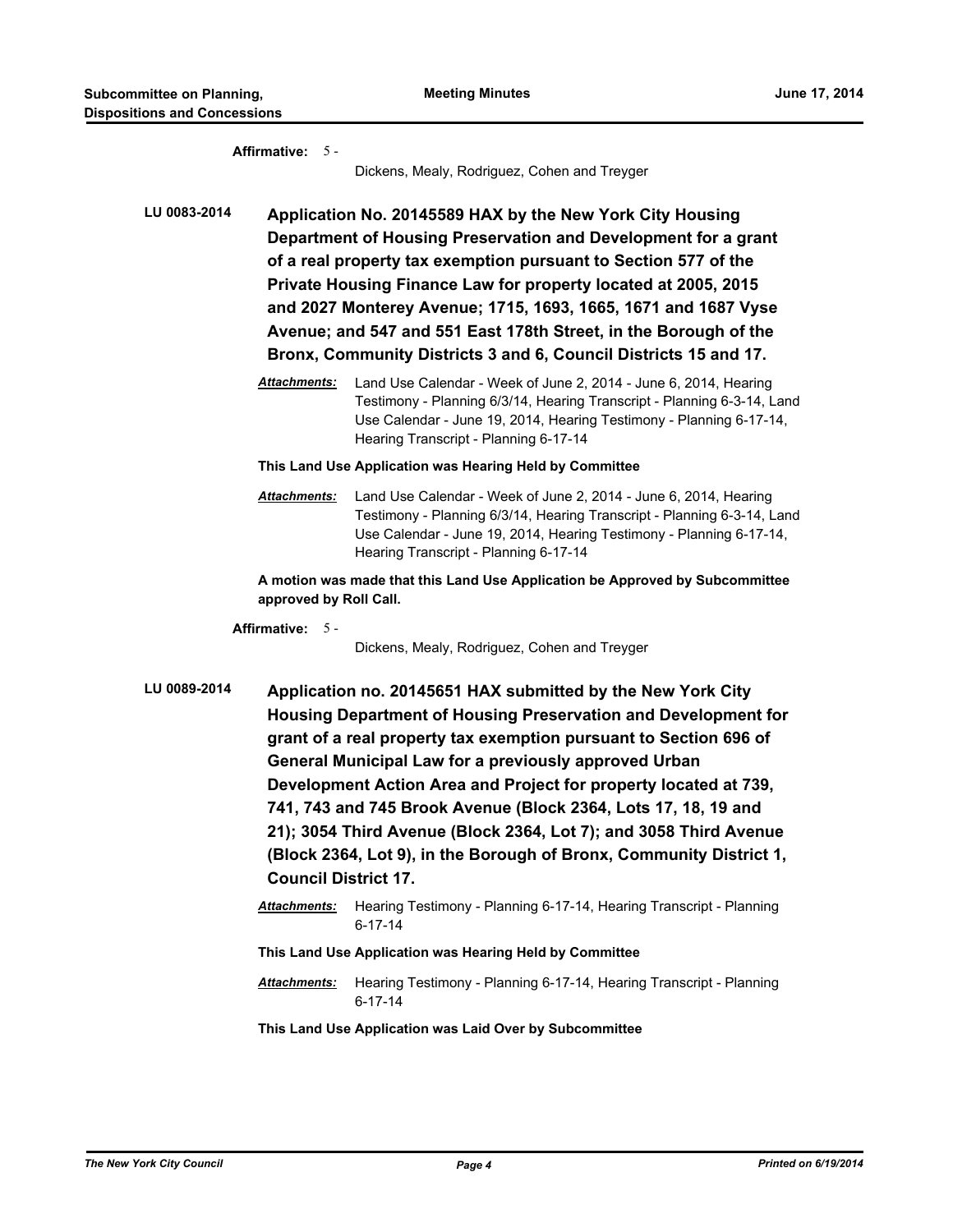| LU 0090-2014 | Application no. 20145652 HAM by the New York City Housing<br>Department of Housing Preservation and Development for (i)<br>approval of the termination of an existing real property tax<br>exemption pursuant to Section 125 of the Private Housing Finance<br>Law for property located at 62-68 East 130th Street (Block 1754,<br>Lots 42, 43, 141 and 142), 1895 Park Avenue (Block 1777, Lot 69)<br>and 123 East 129th Street (Block 1778, Lot 6), in the Borough of<br>Manhattan, Community Board 11, Council District 9; and (ii)<br>consent to the voluntary dissolution of the current owner of such |                                                                                                                                                                                                                                                                                                                                                                                                     |  |
|--------------|-------------------------------------------------------------------------------------------------------------------------------------------------------------------------------------------------------------------------------------------------------------------------------------------------------------------------------------------------------------------------------------------------------------------------------------------------------------------------------------------------------------------------------------------------------------------------------------------------------------|-----------------------------------------------------------------------------------------------------------------------------------------------------------------------------------------------------------------------------------------------------------------------------------------------------------------------------------------------------------------------------------------------------|--|
|              |                                                                                                                                                                                                                                                                                                                                                                                                                                                                                                                                                                                                             | properties pursuant to Section 123(4) of the PHFL.                                                                                                                                                                                                                                                                                                                                                  |  |
|              | Attachments:                                                                                                                                                                                                                                                                                                                                                                                                                                                                                                                                                                                                | Land Use Calendar - June 19, 2014, Hearing Testimony - Planning 6-17-14,<br>Hearing Transcript - Planning 6-17-14                                                                                                                                                                                                                                                                                   |  |
|              | This Land Use Application was Hearing Held by Committee                                                                                                                                                                                                                                                                                                                                                                                                                                                                                                                                                     |                                                                                                                                                                                                                                                                                                                                                                                                     |  |
|              | Attachments:                                                                                                                                                                                                                                                                                                                                                                                                                                                                                                                                                                                                | Land Use Calendar - June 19, 2014, Hearing Testimony - Planning 6-17-14,<br>Hearing Transcript - Planning 6-17-14                                                                                                                                                                                                                                                                                   |  |
|              | A motion was made that this Land Use Application be Approved by Subcommittee<br>approved by Roll Call.                                                                                                                                                                                                                                                                                                                                                                                                                                                                                                      |                                                                                                                                                                                                                                                                                                                                                                                                     |  |
|              | Affirmative: 5-                                                                                                                                                                                                                                                                                                                                                                                                                                                                                                                                                                                             | Dickens, Mealy, Rodriguez, Cohen and Treyger                                                                                                                                                                                                                                                                                                                                                        |  |
| LU 0091-2014 |                                                                                                                                                                                                                                                                                                                                                                                                                                                                                                                                                                                                             | Application no. 20145653 HAM submitted by the New York City<br><b>Housing Department of Housing Preservation and Development for</b><br>a grant of a real property tax exemption pursuant to Section 577 of<br>the Private Housing Finance Law for property located at 123 East<br>129th Street (Block 1778, Lot 6), in the Borough of Manhattan,<br><b>Community Board 11, Council District 9.</b> |  |
|              | Attachments:                                                                                                                                                                                                                                                                                                                                                                                                                                                                                                                                                                                                | Land Use Calendar - June 19, 2014, Hearing Testimony - Planning 6-17-14,<br>Hearing Transcript - Planning 6-17-14                                                                                                                                                                                                                                                                                   |  |
|              | This Land Use Application was Hearing Held by Committee                                                                                                                                                                                                                                                                                                                                                                                                                                                                                                                                                     |                                                                                                                                                                                                                                                                                                                                                                                                     |  |
|              | Attachments:                                                                                                                                                                                                                                                                                                                                                                                                                                                                                                                                                                                                | Land Use Calendar - June 19, 2014, Hearing Testimony - Planning 6-17-14,<br>Hearing Transcript - Planning 6-17-14                                                                                                                                                                                                                                                                                   |  |
|              | approved by Roll Call.                                                                                                                                                                                                                                                                                                                                                                                                                                                                                                                                                                                      | A motion was made that this Land Use Application be Approved by Subcommittee                                                                                                                                                                                                                                                                                                                        |  |
|              | Affirmative: 5-                                                                                                                                                                                                                                                                                                                                                                                                                                                                                                                                                                                             | Dickens, Mealy, Rodriguez, Cohen and Treyger                                                                                                                                                                                                                                                                                                                                                        |  |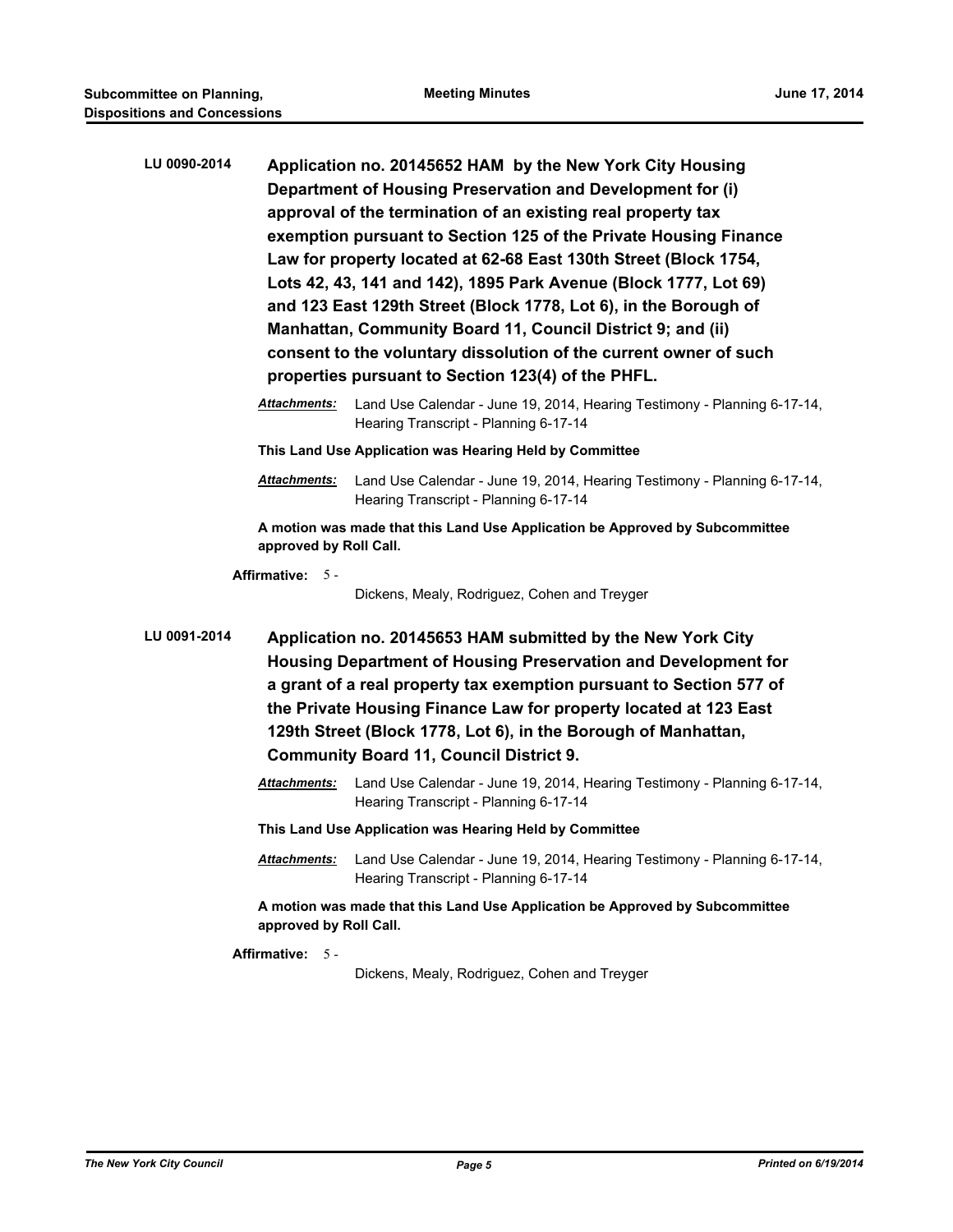| LU 0092-2014 | Attachments:                                       | Application no. 20145654 HAM submitted by the New York City<br>Housing Department of Housing Preservation and Development for<br>a grant of a real property tax exemption pursuant to Section 577 of<br>the Private Housing Finance Law for property located at 62-68 East<br>130th Street (Block 1754, Lots 42, 43, 141 and 142); and 1895 Park<br>Avenue (Block 1777, Lot 69), in the Borough of Manhattan,<br><b>Community Board 11, Council District 9.</b><br>Land Use Calendar - June 19, 2014, Hearing Testimony - Planning 6-17-14, |
|--------------|----------------------------------------------------|---------------------------------------------------------------------------------------------------------------------------------------------------------------------------------------------------------------------------------------------------------------------------------------------------------------------------------------------------------------------------------------------------------------------------------------------------------------------------------------------------------------------------------------------|
|              |                                                    | Hearing Transcript - Planning 6-17-14<br>This Land Use Application was Hearing Held by Committee                                                                                                                                                                                                                                                                                                                                                                                                                                            |
|              | <b>Attachments:</b>                                | Land Use Calendar - June 19, 2014, Hearing Testimony - Planning 6-17-14,<br>Hearing Transcript - Planning 6-17-14                                                                                                                                                                                                                                                                                                                                                                                                                           |
|              | approved by Roll Call.                             | A motion was made that this Land Use Application be Approved by Subcommittee                                                                                                                                                                                                                                                                                                                                                                                                                                                                |
|              | <b>Affirmative: 5 -</b>                            | Dickens, Mealy, Rodriguez, Cohen and Treyger                                                                                                                                                                                                                                                                                                                                                                                                                                                                                                |
| LU 0093-2014 |                                                    | Application No. C 140278 HAK submitted by the New York City<br>Department of Housing Preservation and Development (HPD) for<br>approval of Urban Development Action Area and Project for<br>property located at 768-770 Decatur Street a.k.a. 1696-1712<br>Broadway, and pursuant to Section 197-c of the New York City<br>Charter for the approval of disposition of such property to a<br>developer selected by HPD, in the Borough of Brooklyn,                                                                                          |
|              | <b>Community District 16, Council District 41.</b> |                                                                                                                                                                                                                                                                                                                                                                                                                                                                                                                                             |
|              | Attachments:                                       | Land Use Calendar - June 19, 2014, Hearing Testimony - Planning 6-17-14,<br>Hearing Transcript - Planning 6-17-14                                                                                                                                                                                                                                                                                                                                                                                                                           |
|              |                                                    | This Land Use Application was Hearing Held by Committee                                                                                                                                                                                                                                                                                                                                                                                                                                                                                     |
|              | <b>Attachments:</b>                                | Land Use Calendar - June 19, 2014, Hearing Testimony - Planning 6-17-14,<br>Hearing Transcript - Planning 6-17-14                                                                                                                                                                                                                                                                                                                                                                                                                           |
|              | approved by Roll Call.                             | A motion was made that this Land Use Application be Approved by Subcommittee                                                                                                                                                                                                                                                                                                                                                                                                                                                                |
|              |                                                    |                                                                                                                                                                                                                                                                                                                                                                                                                                                                                                                                             |

**Affirmative:** 5 -

Dickens, Mealy, Rodriguez, Cohen and Treyger